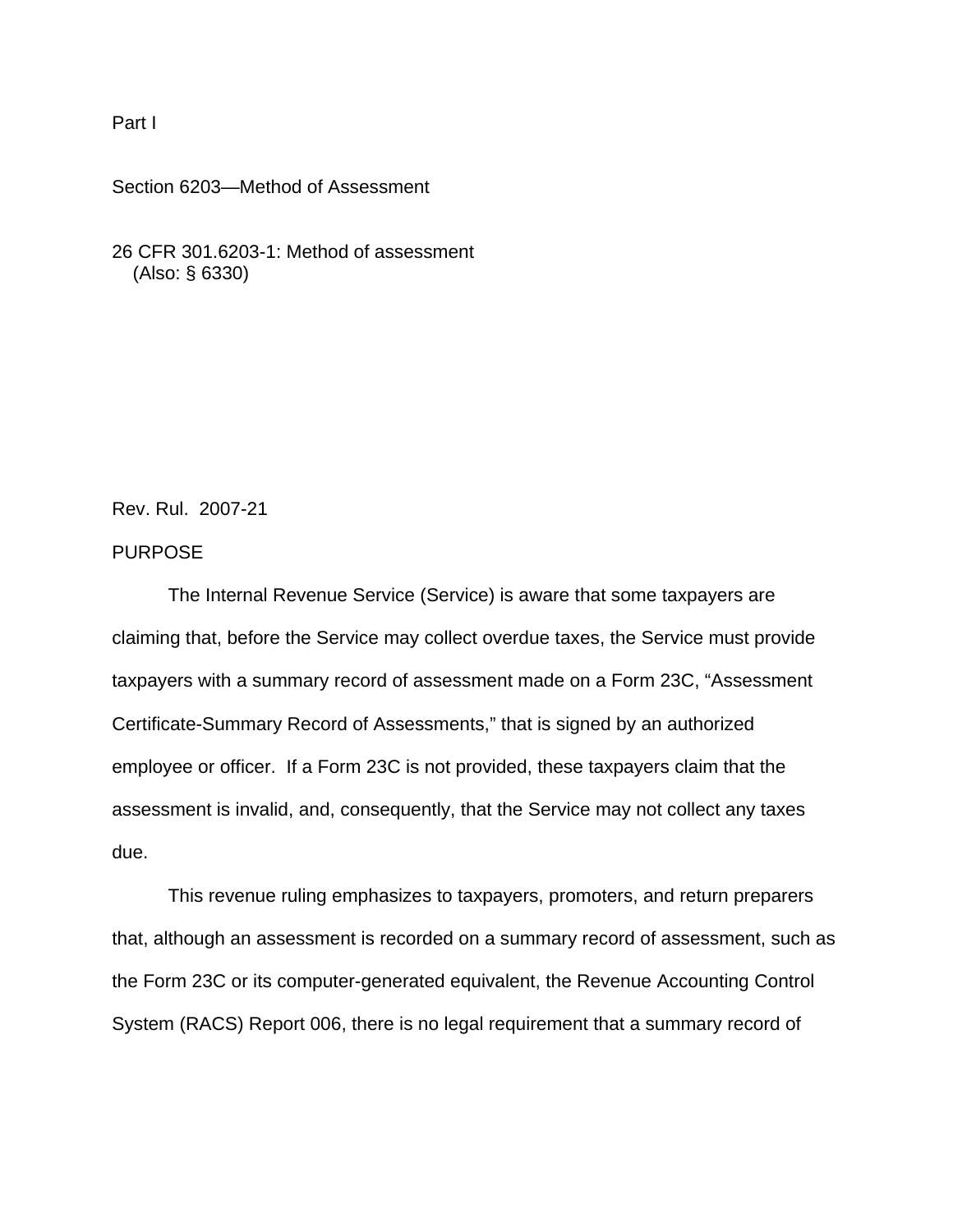assessment be provided to a taxpayer before the Service may proceed with collection activity. Further, if a taxpayer requests proof that an assessment was made, the Service is not required to provide any particular form or information in any particular format to the taxpayer so long as the Service provides the information required by Treasury Regulation § 301.6203-1 to the taxpayer. Any position to the contrary has no merit and is frivolous.

The Service is committed to identifying taxpayers who attempt to avoid their federal tax obligations by taking frivolous positions. The Service will take vigorous enforcement action against these taxpayers and against promoters and return preparers who assist taxpayers in taking these frivolous positions. Frivolous returns and other similar documents submitted to the Service are processed through the Service's Frivolous Return Program. As part of this program, the Service determines whether taxpayers who have taken frivolous positions have filed all required tax returns, computes the correct amount of tax and interest due, and determines whether civil or criminal penalties should apply. The Service also determines whether civil or criminal penalties should apply to return preparers, promoters, and others who assist taxpayers in taking frivolous positions, and recommends whether an injunction should be sought to halt these activities. Other information about frivolous tax positions is available on the Service's website at www.irs.gov.

#### **ISSUE**

Whether the Service must provide a taxpayer with a summary record of assessment, such as a Form 23C, before collection may begin.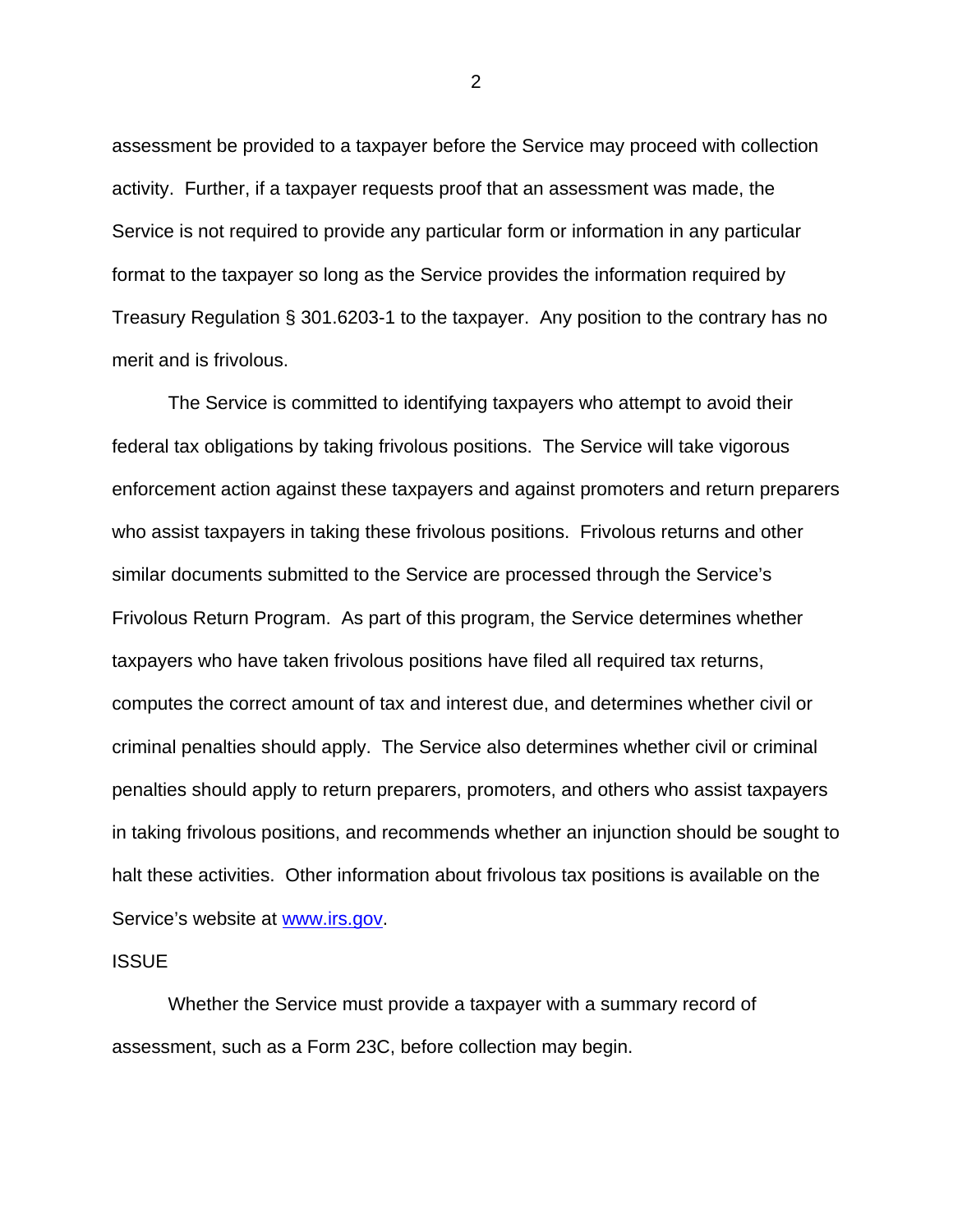### FACTS

Taxpayer A argues in a request for a collection due process hearing under section 6330 or 6320 of the Internal Revenue Code that, pursuant to section 6203 and Treasury Regulation § 301.6203-1, the Service must first provide the taxpayer with a summary record of assessment of taxes due before collection action may commence. Taxpayer A further argues that the record provided must include a Form 23C signed by an authorized Service official. In response, the Service provides Taxpayer A with a record of assessment on a Form 4340 ("Certificate of Assessments and Payments"), MFTRA-X ("Master File Transcript"), or other similar document. Taxpayer A asserts these forms do not meet the legal requirements and until the Service produces a valid summary record of assessment, the Service is prohibited from collecting the assessed liability. According to Taxpayer A, the Appeals Officer conducting the collection due process hearing, in verifying under section 6330(c)(1) that the Service has complied with applicable law and procedure, may not rely on anything other than the Form 23C to determine, for purposes of the section 6330(c)(1) requirement, that a valid assessment was made.

# LAW AND ANALYSIS

Section 6203 states that an assessment of tax (including interest, additions to tax, and assessable penalties) "shall be made by recording the liability of the taxpayer in the office of the Secretary in accordance with rules or regulations prescribed by the Secretary." The section also states that, when requested by a taxpayer, "the Secretary shall furnish the taxpayer a copy of the record of assessment." Treasury Regulation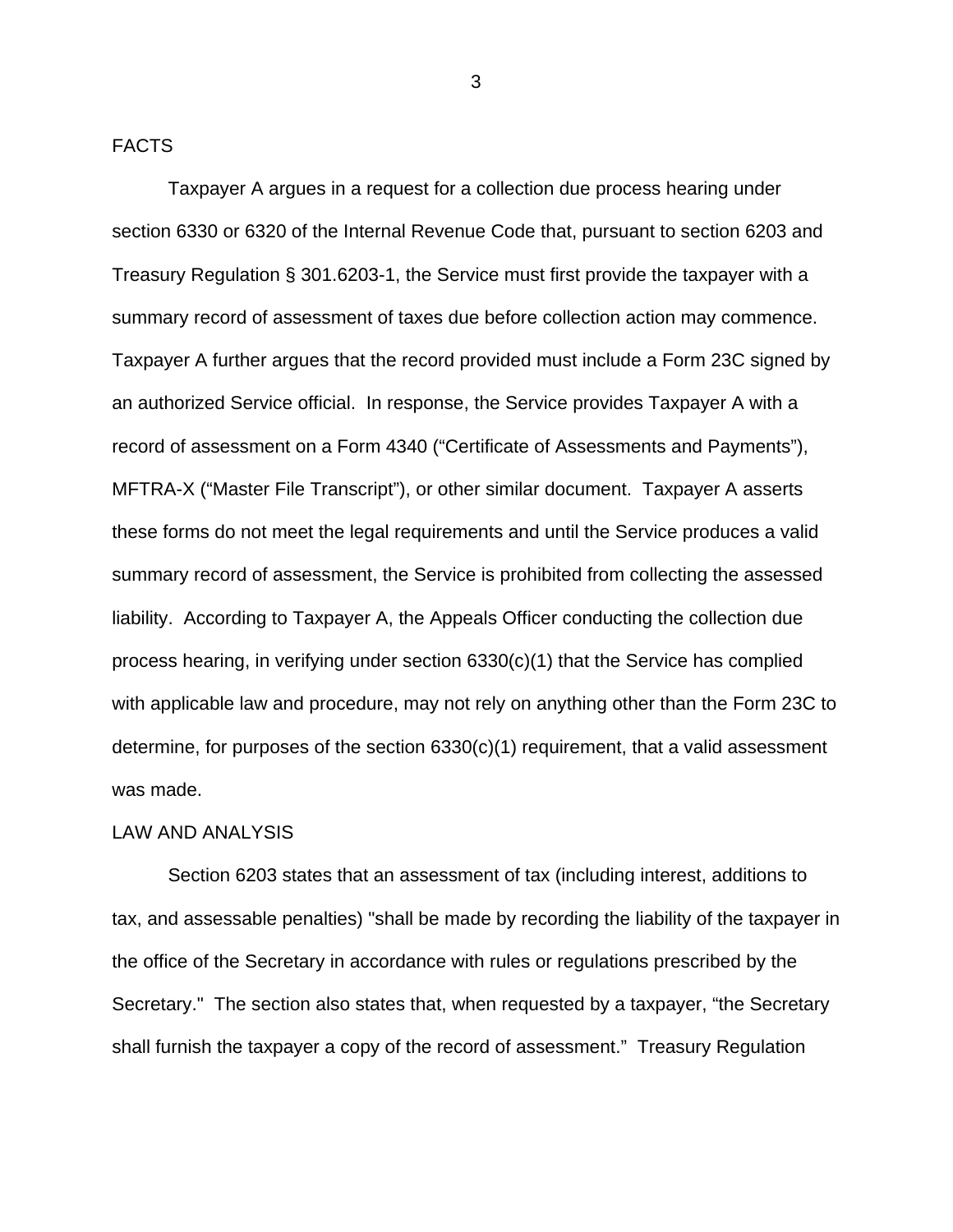§ 301.6203-1 specifies that an assessment is made "by an assessment officer signing the summary record of assessment," which "through supporting records" must include the "identification of the taxpayer, the character of the liability assessed, the taxable period, if applicable, and the amount of the assessment." Under the regulation, if a taxpayer requests a copy of the record of assessment, the Service will give the taxpayer "a copy of the pertinent parts of the assessment which set forth the name of the taxpayer, the date of assessment, the character of the liability assessed, the taxable period, if applicable, and the amounts assessed." The date of the assessment is the date the summary record is signed.

There is no requirement in the statute or regulation that the assessment be recorded on a specific form or that the taxpayer be provided with a certain form as a record of assessment.

Until its transition to computerized recordkeeping, the Service generally used Form 23C for the summary record of assessment, but it now uses, except in unusual circumstances, a computer-generated summary record of assessment known as the RACS Report 006. Both forms have been recognized as summary records of assessment within the meaning of section 6203. See March v. Internal Revenue Service, 335 F.3d 1186, 1188 (10th Cir. 2003). In Roberts v. Commissioner, 329 F.3d 1224, 1228 (11th Cir. 2003), the taxpayer argued that an assessment was invalid because the Service did not use Form 23C but instead used RACS Report 006. The court held that there was nothing in the law to show that the use of the RACS report was not in compliance with the statute and the regulation. The RACS report and the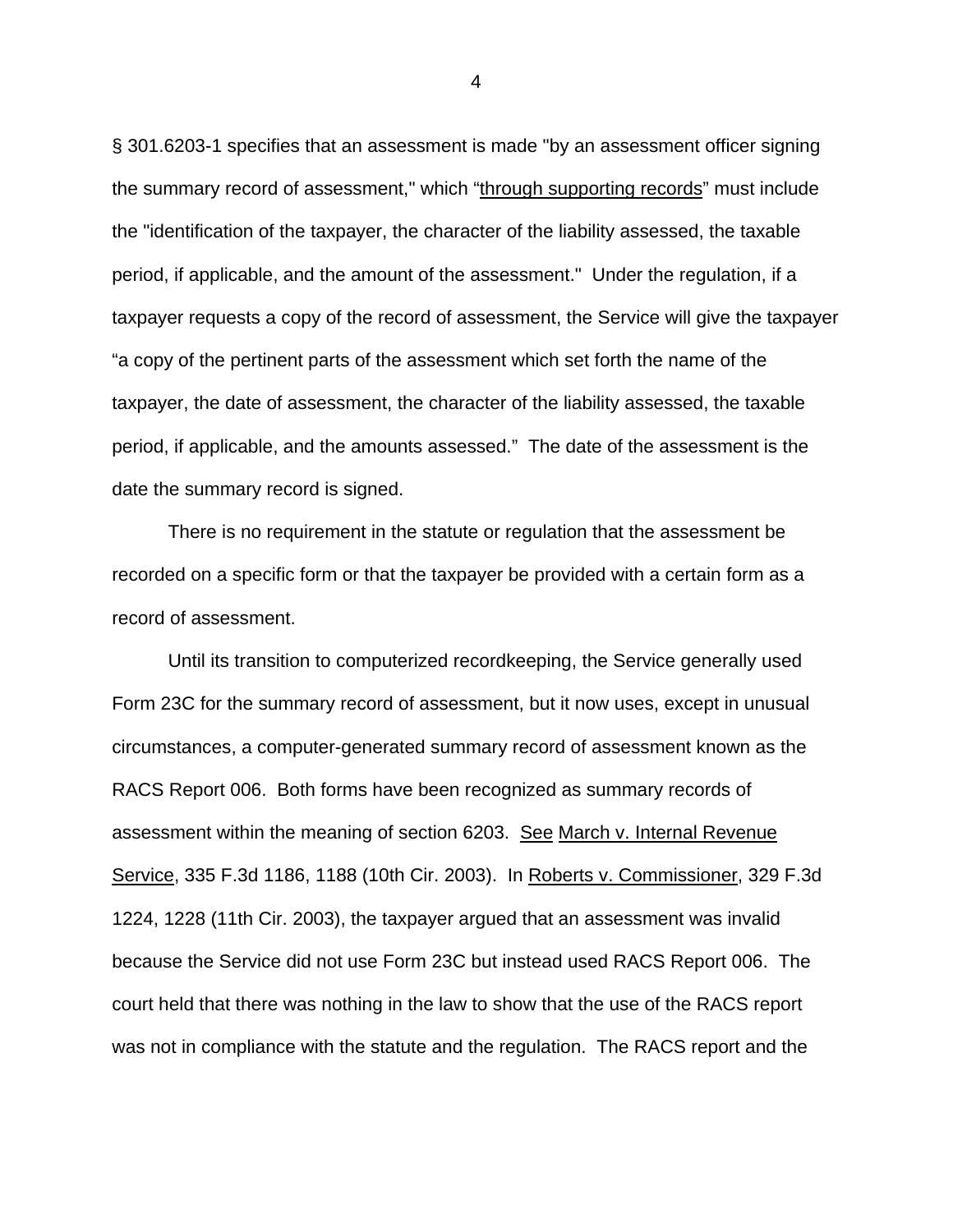Form 23C are both signed by an assessment officer. The RACS report, like the Form 23C, provides, when coupled with "supporting records," the information set forth in Treasury Regulation § 301.6203-1.

In response to a taxpayer's request under section 6203 and the regulation for "a copy of the record of assessment," the Service is not required to provide any particular form or document and may choose among documents that contain the items of information listed in the regulation. Instead of a RACS report 006, which does not break out individual taxpayer information, the Service may provide Form 4340, "Certificate of Assessments and Payments," or a MFTRA-X transcript (literal or plain-language transcript) of the taxpayer's account, either of which sets forth all of the information required by the regulation, because each identifies the taxpayer, states the character of the liabilities assessed, the tax period giving rise to the assessment, the amount of the assessment, and the date of assessment. See Goodman v. United States, 185 Fed. Appx. 725, 728 (10th Cir. 2006); Roberts, 329 F.3d at 1228; Carillo v. Commissioner, T.C. Memo. 2005-290; Michael v. Commissioner, T.C. Memo. 2003-26. In addition, an Appeals Officer is not required to obtain a Form 23C or other particular document in a collection due process hearing and may rely on a Form 4340 or MFTRA-X transcript to verify the validity of the assessment for purposes of section 6330(c)(1). See Nestor v. Commissioner, 118 T.C. 162 (2002); Perez v. Commissioner, T.C. Memo. 2002-274. **HOLDING** 

 The Service is not required to provide Taxpayer A with a summary record of assessment before collecting any taxes due. An assessment is not invalid, and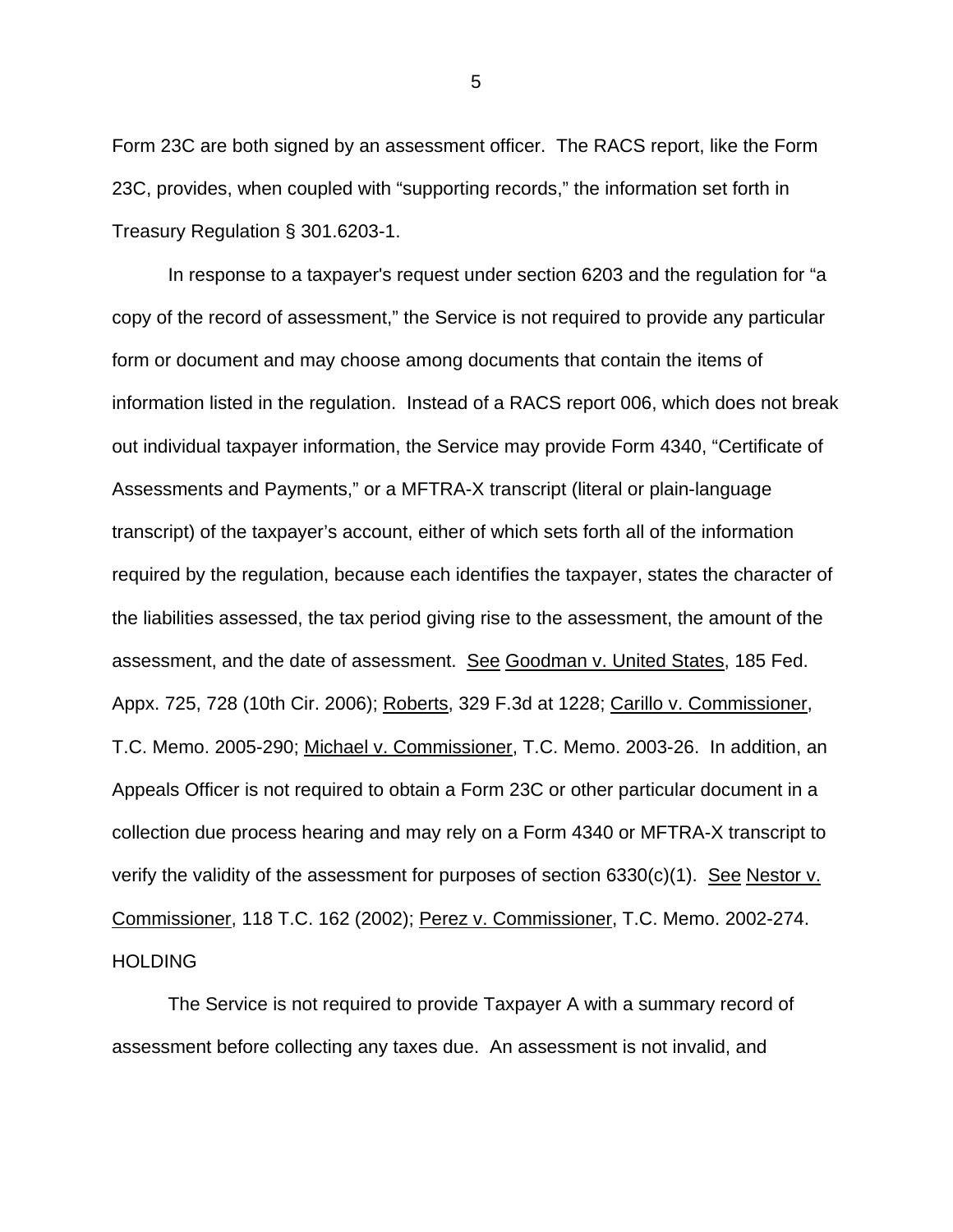collection is not precluded, because the Service has not provided a summary record of assessment to the taxpayer.

Additionally, Taxpayer A's claim that the Service must produce a Form 23C or other record of assessment as proof of assessment is frivolous. If a taxpayer requests a copy of the record of assessment, the Service may produce the information in any form or format, provided the summary produced contains the information required by Treasury Regulation § 301.6203-1. Acceptable copies of the record of assessment include, but are not limited to, Forms 4340 and MFTRA-X transcripts. Further, the Form 4340, MFTRA-X transcript, or other similar documents may be used in a collection due process proceeding to verify the validity of an assessment under section 6330(c)(1).

The Service will challenge the claims of individuals who improperly attempt to avoid or evade their federal tax liability.

#### CIVIL AND CRIMINAL PENALTIES

 The position described above, that the Service must provide a taxpayer with a summary record of assessment, such as a Form 23C, before collection or must provide a Form 23C in any collection proceeding is a frivolous position under section 6702. The Service will challenge the claims of individuals who attempt to improperly avoid or evade their federal tax liability. In addition to liability for the tax due plus statutory interest, taxpayers who insist upon receiving a Form 23C before complying with their tax obligations face substantial civil and criminal penalties. Potentially applicable civil penalties include: (1) the section 6702(b) \$5,000 penalty for submitting a "specified